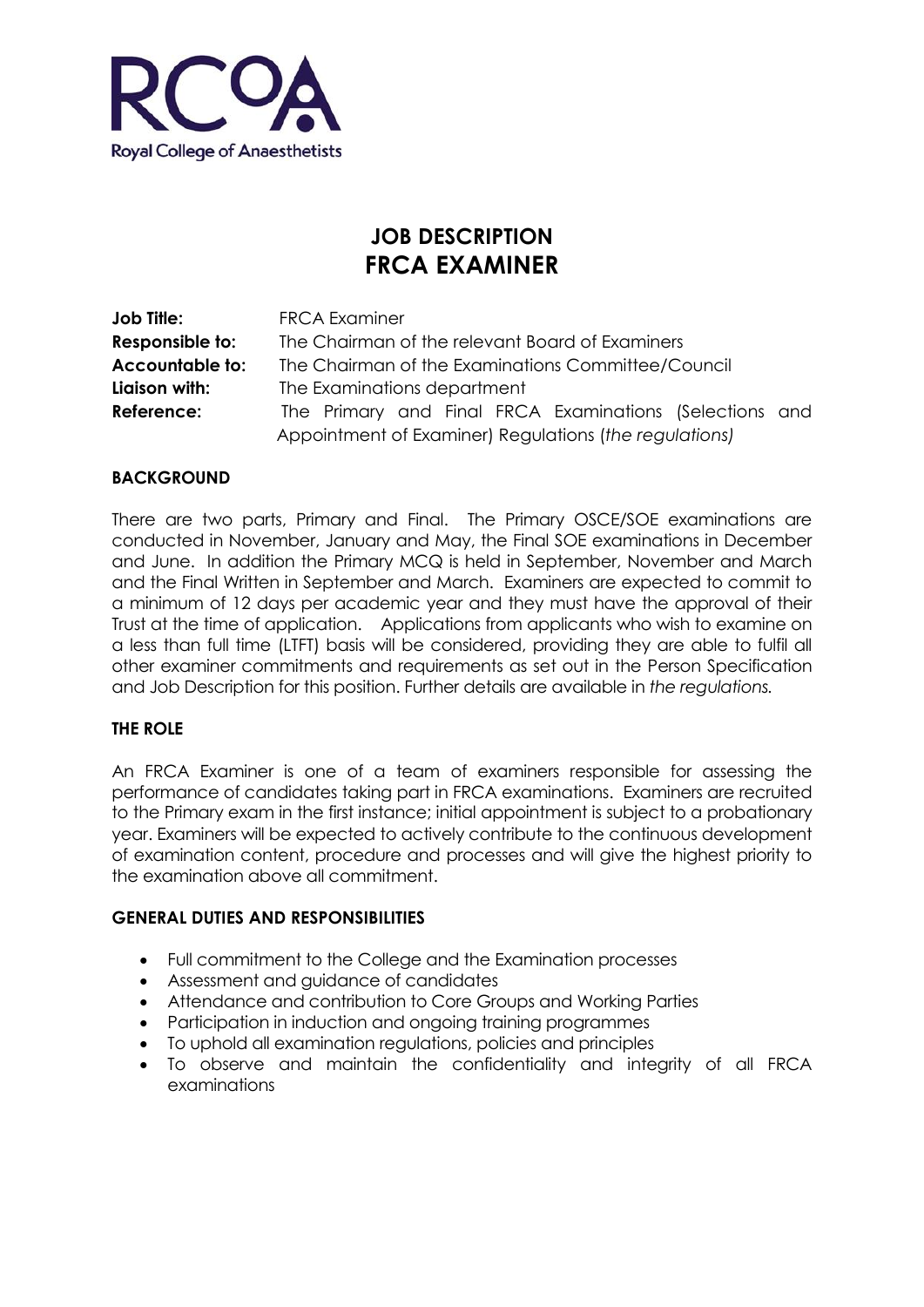

## **SPECIFIC DUTIES AND RESPONSIBILITIES**

### **1. Full commitment to the College and its Examination processes**

- To remain in good standing with the College and hold full registration with the GMC
- To have the expectancy of completing at least 10 years as an examiner
- Attendance at two exam diets per academic year or part-time equivalent
- Attendance and/or contribution to joint writing days where required
- Active contribution to the development and submission of questions
- To actively participate in ensuring the examinations are of the highest standards
- To contribute to questions and content for the e-Learning Anaesthesia project as required
- To take part in the appraisal process as required

### **2. Assessment and guidance of candidates**

- To examine all candidates in accordance with the FRCA Regulations, marking schemes and examiner guidance
- To complete all marking processes in accordance with guidelines and templates
- To give full and fair consideration where appropriate, to equality and diversity whilst ensuring the integrity and validity of the examination is upheld
- Attendance at call-over, examiner meeting and briefings
- Timely attendance at examinations stations as allocated
- To provide clear and concise feedback to candidates regarding poor performance
- To actively assist in the Guidance of candidates

### **3. Attendance and contribution to Core Groups and Working Parties**

- To keep the Chairman informed of relevant expertise and specific interests
- To attend meetings of Core Group/Working Party allocated, where possible
- To attend standard checking days if a Final examiner
- Actively contribute to the duties of the Core Group/working party
- Regular submission of ideas and comments
- Participation in the standard setting and question setting processes
- To strive to take on a leadership role and provide assistance to others

### **4. Participation in induction and ongoing training programmes**

- To attend the mandatory training programme as an examiner elect
- To undertake annual examiner Equality and Diversity Training Programmes
- To attend Sim-man training where possible
- To attend further training as required